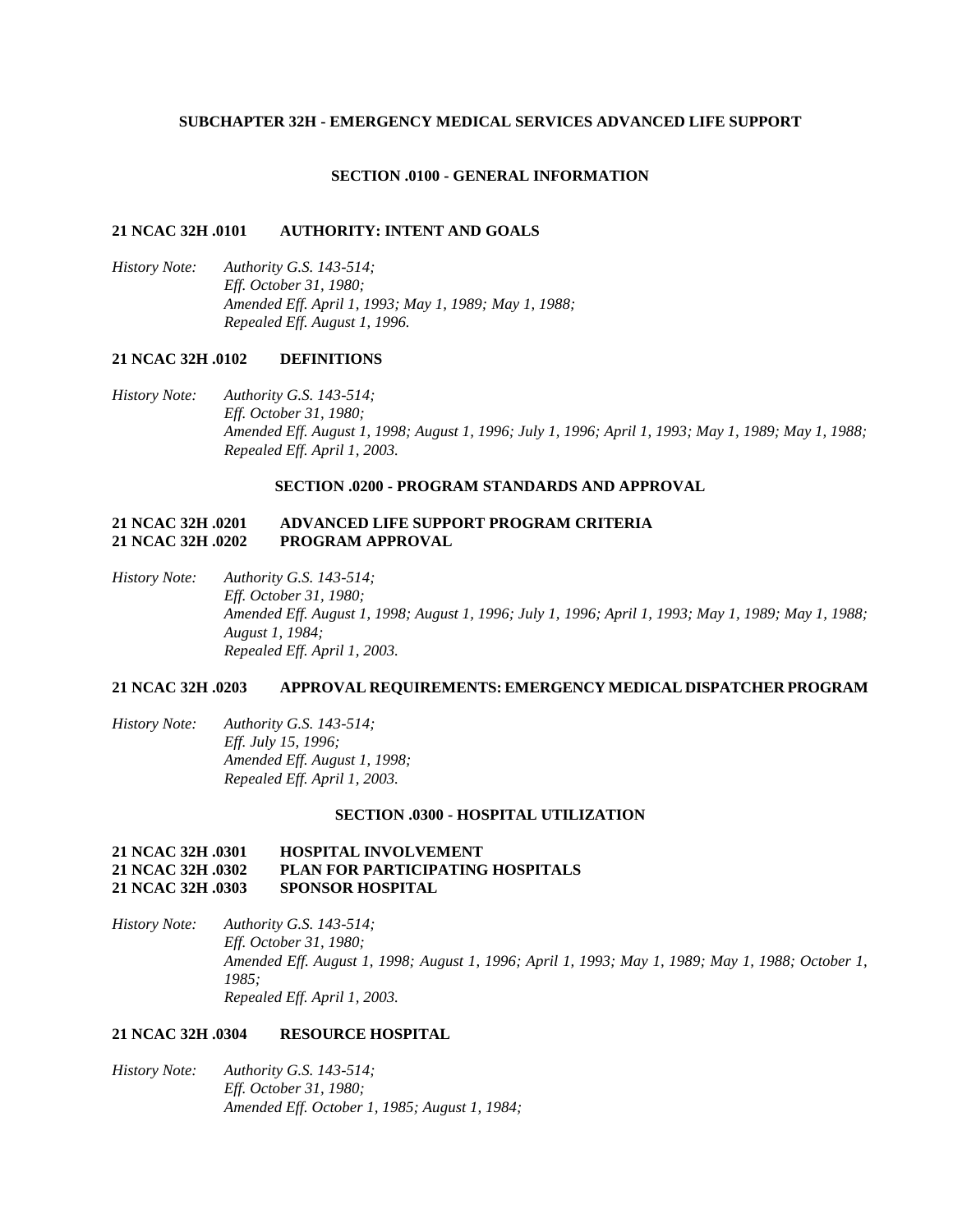*Repealed Eff. May 1, 1988.*

## **SECTION .0400 - EDUCATION AND PERFORMANCE OF ADVANCED LIFE SUPPORT PERSONNEL**

# **21 NCAC 32H .0401 EDUCATIONAL PROGRAMS 21 NCAC 32H .0402 EMERGENCY MEDICAL TECHNICIAN-PARAMEDIC PERFORMANCE 21 NCAC 32H .0403 EMERGENCY MEDICAL TECHNICIAN-INTERMEDIATE PERFORMANCE 21 NCAC 32H .0404 MOBILE INTENSIVE CARE NURSE PERFORMANCE**

*History Note: Authority G.S. 143-514; Eff. October 31, 1980; Amended Eff. August 1, 1996; April 1, 1993; October 1, 1990; March 1, 1990; May 1, 1989; May 1, 1988; October 1, 1985; Temporary Amendment Eff. July 28, 1997; Amended Eff. August 1, 1998; Repealed Eff. April 1, 2003.*

## **21 NCAC 32H .0405 ALS PROFESSIONAL PERFORMANCE IN THE PRESENCE OF A PHYSICIAN**

*History Note: Authority G.S. 143-514; Eff. February 1, 1982; Amended Eff. August 1, 1998; April 1, 1993; May 1, 1989; May 1, 1988; October 1, 1985; Repealed Eff. April 1, 2003.*

# **21 NCAC 32H .0406 EMERGENCY MEDICAL TECHNICIAN: ADVANCED INTERMEDIATE PERFORMANCE**

*History Note: Authority G.S. 143-514; Eff. October 1, 1985; Amended Eff. August 1, 1996; April 1, 1993; October 1, 1991; October 1, 1990; March 1, 1990; Repealed Eff. August 1, 1998.*

## **21 NCAC 32H .0407 EMERGENCY MEDICAL TECHNICIAN-DEFIBRILLATION PERFORMANCE**

*History Note: Authority G.S. 143-514; Eff. May 1, 1988; Amended Eff. August 1, 1998; August 1, 1996; April 1, 1993; May 1, 1989; Repealed Eff. April 1, 2003.*

## **21 NCAC 32H .0408 EMERGENCY MEDICAL DISPATCHER PERFORMANCE**

*History Note: Authority G.S. 143-514; Eff. July 1, 1996; Amended Eff. August 1, 1998; August 1, 1996; Repealed Eff. April 1, 2003.*

### **21 NCAC 32H .0409 PHYSICIAN ASSISTANT OR NURSE PRACTITIONER PERFORMANCE**

*History Note: Authority G.S. 143-514; Eff. August 1, 1996; Amended Eff. August 1, 1998; Repealed Eff. April 1, 2003.*

# **SECTION .0500 - CERTIFICATION AND APPROVAL REQUIREMENTS FOR ADVANCED LIFE SUPPORT PERSONNEL**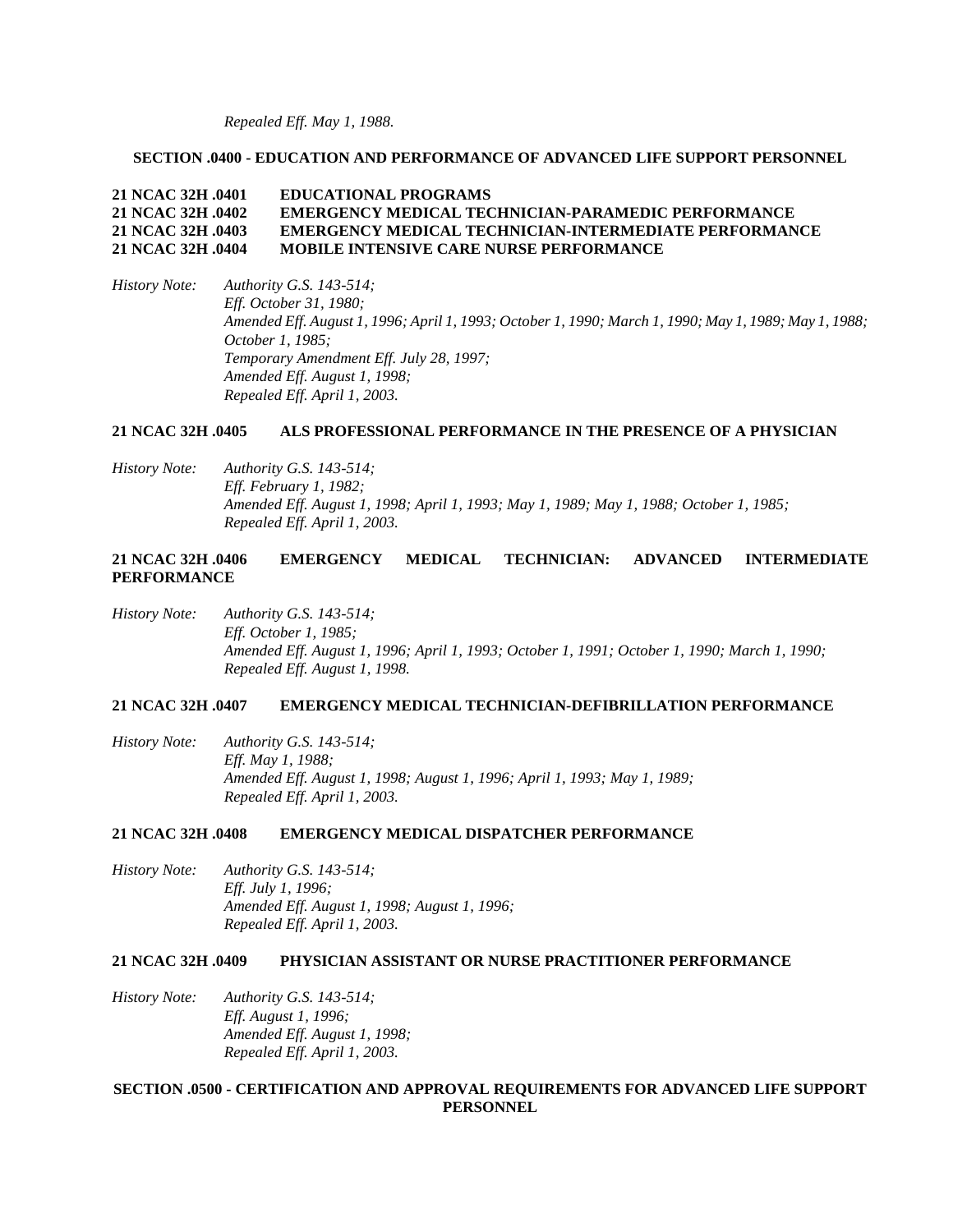## **21 NCAC 32H .0501 CERTIFICATION REQUIREMENTS: EMT-PARAMEDIC 21 NCAC 32H .0502 CERTIFICATION REQUIREMENTS: EMT-INTERMEDIATE 21 NCAC 32H .0503 APPROVAL REQUIREMENTS: MOBILE INTENSIVE CARE NURSE**

*History Note: Authority G.S. 143-514; Eff. October 31, 1980; Amended Eff. August 1, 1998; August 1, 1996; April 1, 1993; May 1, 1989; May 1, 1988; October 1, 1985; Repealed Eff. April 1, 2003.*

#### **21 NCAC 32H .0504 CERTIFICATION REQUIREMENTS: EMT-ADVANCED INTERMEDIATE**

*History Note: Authority G.S. 143-514; Eff. October 31, 1980; Amended Eff. August 1, 1996; April 1, 1993; May 1, 1989; May 1, 1988; October 1, 1985; Repealed Eff. August 1, 1998.*

### **21 NCAC 32H .0505 CERTIFICATION REQUIREMENTS: EMT-DEFIBRILLATION**

*History Note: Authority G.S. 143-514; Eff. May 1, 1988; Amended Eff. August 1, 1998; August 1, 1996; April 1, 1993; May 1, 1989; Repealed Eff. April 1, 2003.*

## **21 NCAC 32H .0506 CERTIFICATION REQUIREMENTS: EMERGENCY MEDICAL DISPATCHER**

*History Note: Authority G.S. 143-514; Eff. July 1, 1996; Amended Eff. August 1, 1998; August 1, 1996; Repealed Eff. April 1, 2003.*

## **21 NCAC 32H .0507 APPROVAL REQUIREMENTS: PHYSICIAN ASSISTANT AND NURSE PRACTITIONER**

*History Note: Authority G.S. 143-514; Eff. August 1, 1996; Amended Eff. August 1, 1998; Repealed Eff. April 1, 2003.*

## **21 NCAC 32H .0508 AEROMEDICAL MEDICAL CREW MEMBERS**

*History Note: Authority G.S. 143-514; Eff. August 1, 1998; Repealed Eff. April 1, 2003.*

### **SECTION .0600 - ENFORCEMENT**

### **21 NCAC 32H .0601 GROUNDS FOR DENIAL, SUSPENSION, OR REVOCATION 21 NCAC 32H .0602 PROCEDURES FOR DENIAL, SUSPENSION, OR REVOCATION**

*History Note: Authority G.S. 143-514; Eff. October 31, 1980; Amended Eff. August 1, 1998; August 1, 1996; July 1, 1996; September 1, 1995; April 1, 1993; May 1, 1989; May 1, 1988;*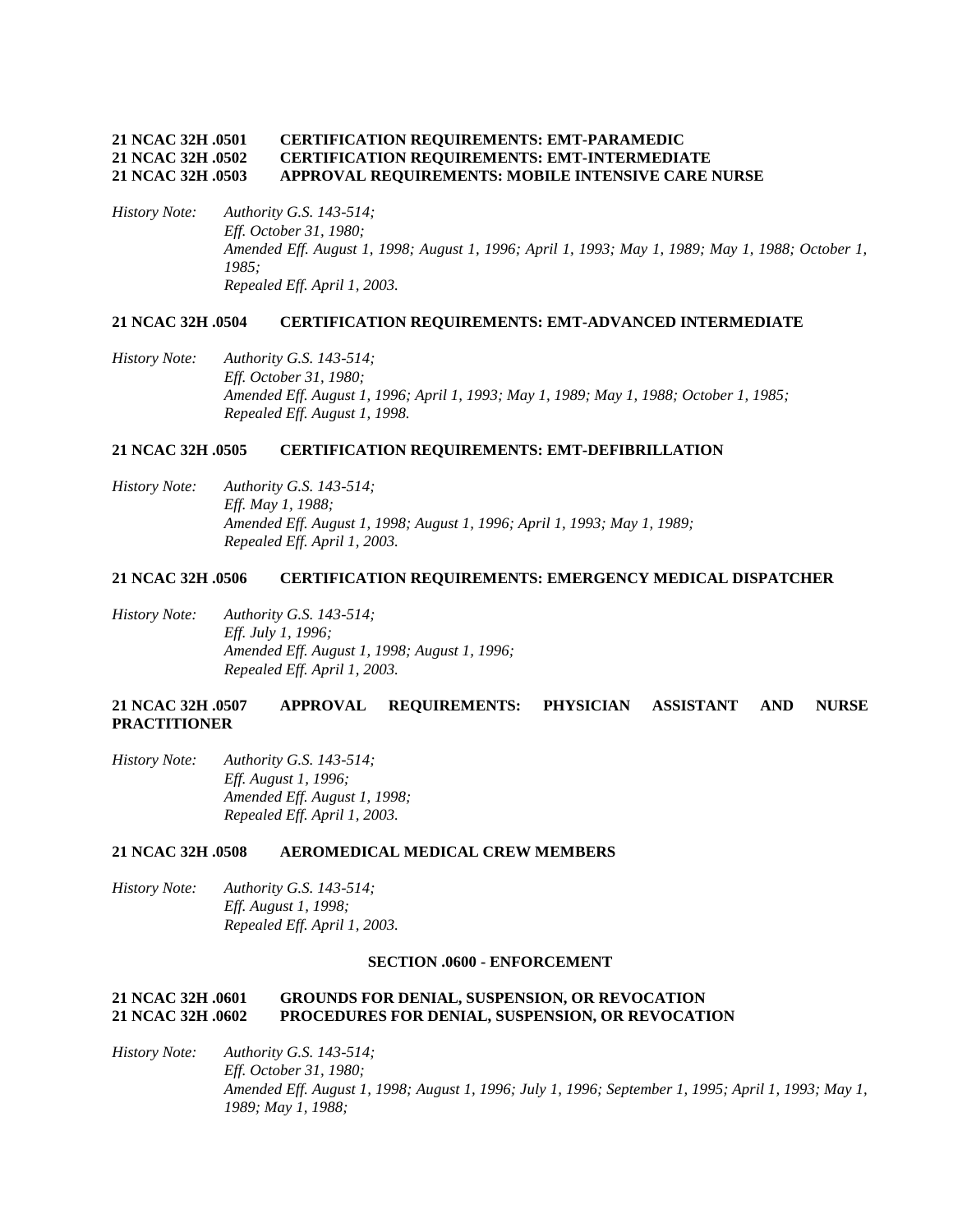*Repealed Eff. April 1, 2003.*

## **21 NCAC 32H .0603 EFFECTIVE DATE**

*History Note: Authority G.S. 143-514; Eff. October 31, 1980; Amended Eff. August 1, 1984; Repealed Eff. May 1, 1988.*

#### **SECTION .0700 - EXCEPTIONS**

## **21 NCAC 32H .0701 CONDITIONS**

*History Note: Authority G.S. 143-514; Eff. October 31, 1980; Amended Eff. August 1, 1996; April 1, 1993; May 1, 1989; May 1, 1988; Repealed Eff. April 1, 2003.*

# **21 NCAC 32H .0702 REQUESTS**

*History Note: Authority G.S. 143-514; Eff. October 31, 1980; Amended Eff. May 1, 1988; RRC Objection Eff. April 18, 1996 due to lack of statutory authority; RRC returned rule to agency on June 20, 1996; Codifier of Rules removed rule from the NCAC Eff. June 20, 1996.*

#### **SECTION .0800 - FORMS**

### **21 NCAC 32H .0801 INCORPORATION BY REFERENCE 21 NCAC 32H .0802 SOURCE OF FORMS AND DOCUMENTS**

*History Note: Authority G.S. 143-514; Eff. October 31, 1980; Amended Eff. August 1,1998; August 1, 1996; July 1, 1996; April 1, 1993; May 1, 1989; May 1, 1988; Repealed Eff. April 1, 2003.*

### **SECTION .0900 - STUDY PROJECTS**

## **21 NCAC 32H .0901 CONDITIONS 21 NCAC 32H .0902 STUDY PROJECT APPROVAL 21 NCAC 32H .0903 STUDY RECOMMENDATIONS**

*History Note: Authority G.S. 143-514; Eff. February 1, 1982; Amended Eff. August 1, 1998; August 1, 1996; April 1, 1993; May 1, 1989; May 1, 1988; October 1, 1985; Repealed Eff. April 1, 2003.*

#### **SECTION .1000 - MEDICAL CONTROL**

**21 NCAC 32H .1001 MEDICAL CONTROL PROCEDURES 21 NCAC 32H .1002 MEDICAL CONTROL FROM HOSPITAL OUTSIDE SERVICE AREA 21 NCAC 32H .1003 MEDICAL CONTROL FOR TRANSPORTS BETWEEN FACILITIES**